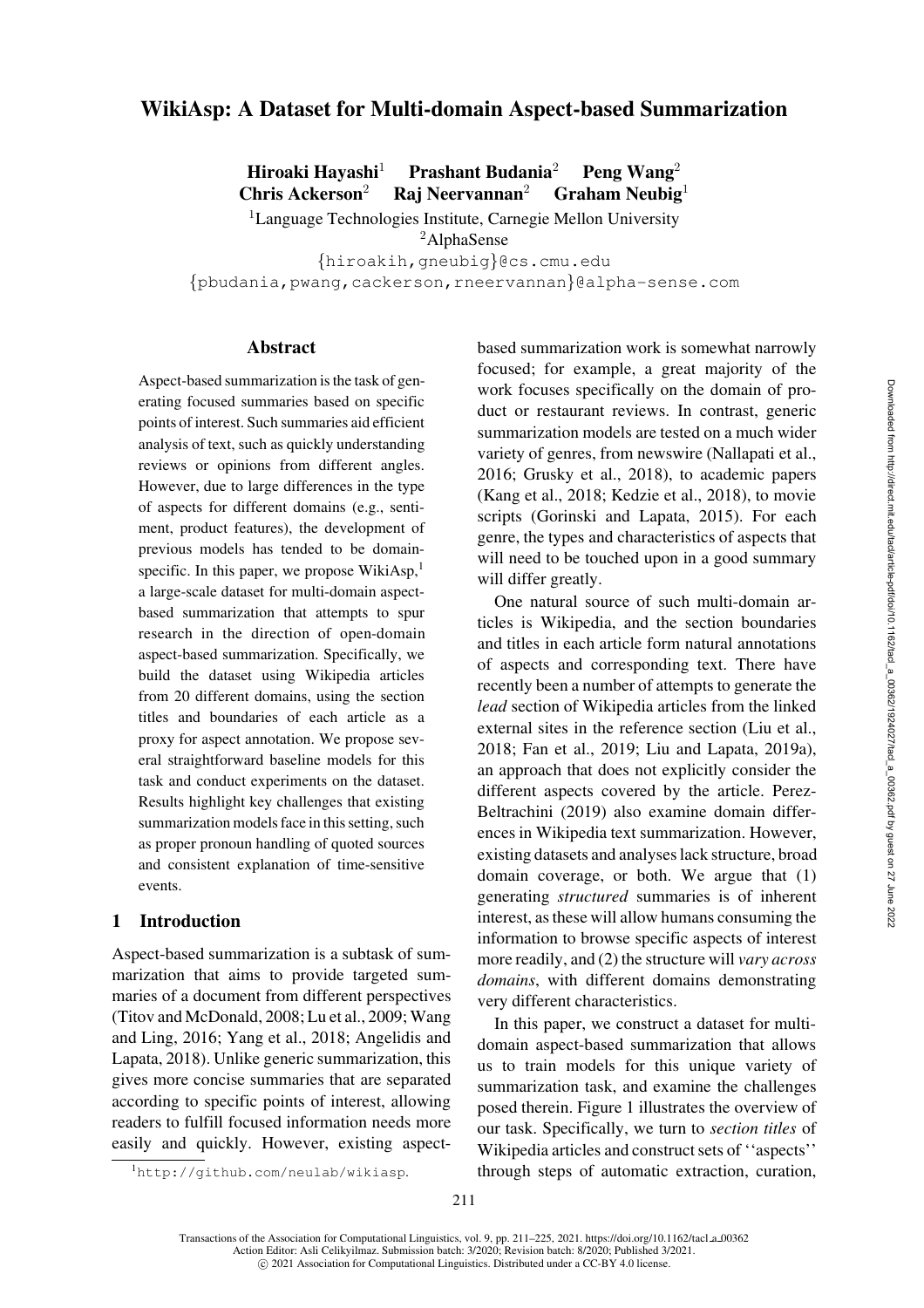

<span id="page-1-0"></span>Figure 1: In WikiAsp, given reference documents cited by a target article, a summarization model must produce targeted aspect-based summaries that correspond to sections.

and filtering. The section texts then serve as corresponding aspect-based summaries.

We devise a baseline two-stage method consisting of aspect identification and summarization using extractive and abstractive models, and conduct experiments on the proposed dataset. The analysis of experimental results and the generated summaries reveals the unique challenges posed by our multi-domain and multi-document setting. For example, aspects that require summarizing contents in a particular order (e.g., time series events) in a multi-document setting adds extra difficulty because of the need for correctly ordering scattered (and possibly duplicate) pieces of information from different sources. Certain domains that involve interviews or quotes of people also exhibit challenges in correctly modifying pronouns based on the relationship to the topic of interest.

### 2 Generating Wikipedia as Aspect-based Summarization

Wikipedia articles exhibit a specific way of organizing information about a focused topic. An article  $S$  consists of two parts: section titles  $a$ , and their contents p. The contents are further split into sections, where each section describes information about the main topic from different viewpoints. [Table 1](#page-1-1) shows an example article about the topic ''Barack Obama'', with several sections ''Early life and career'', ''Presidency'', and ''Legacy''. In practice, the contents included in each section can take many forms, from text, tables, and images, to more specialized content

|        | Aspect: Early life and career |                                  |  |                                                        |
|--------|-------------------------------|----------------------------------|--|--------------------------------------------------------|
|        |                               |                                  |  | Obama was born on August 4, 1961, at Kapiolani         |
|        |                               |                                  |  | Medical Center for Women and Children in Honolulu.     |
| Hawaii |                               |                                  |  |                                                        |
|        | Aspect: <i>Presidency</i>     |                                  |  |                                                        |
|        |                               |                                  |  | The inauguration of Barack Obama as the 44th           |
|        |                               |                                  |  | President took place on January 20, 2009. In his first |
|        |                               | few days in office, Obama issued |  |                                                        |
|        | Aspect: Legacy                |                                  |  |                                                        |
|        |                               |                                  |  | Obama's most significant legacy is generally           |
|        |                               |                                  |  | considered to be the Patient Protection and Affordable |
|        | Care Act (PPACA), $\dots$     |                                  |  |                                                        |

<span id="page-1-1"></span>Table 1: Example Wikipedia article about Barack Obama. Our goal is to generate texts given the cited references and the specified aspects.

such as brackets of a tournament. In this work, we focus only on sections that mainly consist of textual content (see [Section 3](#page-2-0) for how we define this).

Importantly, the content in Wikipedia articles is required to be *verifiable*: ''other people using the encyclopedia can check that the information comes from a reliable source''[.2](#page-1-2) To ensure this, articles contain citations from a set of references  $R$  so that readers can check the validity of the content. In other words, citations supposedly contain the majority of the information written in the articles. [Liu et al.](#page-11-2) [\(2018](#page-11-2)) took advantage of this fact by proposing a summarization task using cited references as source documents for summarization. Citations include published material (such as books) and Web sites, but because only Web-based citations can easily and automatically be mined via crawling, we consider only Web-based citations as source documents in this work and ignore the rest of non-Web based citations following [Liu et al.](#page-11-2) [\(2018\)](#page-11-2).

The goal of our task is to learn a model  $f : \mathcal{R} \rightarrow$ S, which can 1) identify and gather information from cited references and 2) generate a sectionby-section summary where each section contains the appropriate type of information. Formally, let  $\mathcal{R} = \{R_1, R_2, \ldots, R_M\}$  be a collection of M cited references for an article  $S = \{s_1, s_2, \ldots, s_N\}$  of  $N$  sections. Each section  $s_i$  is essentially a tuple of a section title and one or more paragraphs:  $s_i = \langle a_i, p_i \rangle$ .

<span id="page-1-2"></span><sup>2</sup>[https://en.wikipedia.org/wiki/Wikipedia](https://en.wikipedia.org/wiki/Wikipedia:Verifiability) [:Verifiability](https://en.wikipedia.org/wiki/Wikipedia:Verifiability).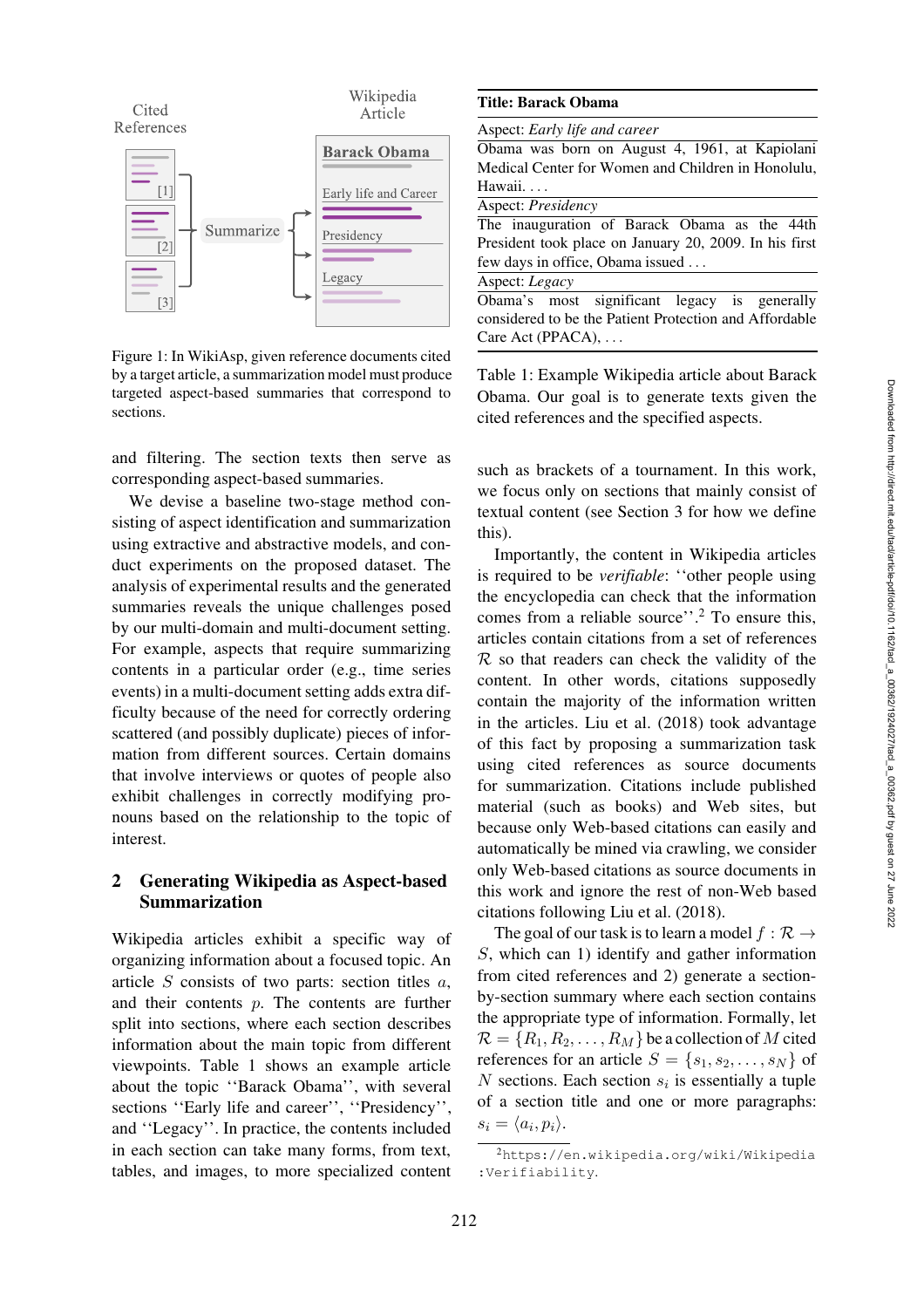Although there is a fair amount of variety in section titles across different articles, articles that belong to the same domain tend to share aspects that are particularly salient for that domain. Because of this, we select a fixed-size subset of all section titles that appear in each domain as the set of aspects  $A$  that we will target; details on how we select this subset will be elucidated in the following section. Hence, our task is cast as multi-document aspect-based summarization.

### <span id="page-2-0"></span>3 The WIKIASP Dataset

In this section, we describe our concrete steps to create our dataset.

#### 3.1 Data Collection

As the base data, we build upon the data collection strategy from the WikiSum dataset [\(Liu et al., 2018](#page-11-2)), a dataset for generating lead sections of Wikipedia from referenced Web pages. Following the WikiSum data generation script,<sup>[3](#page-2-1)</sup> we first crawled cited references covered by CommonCrawl for each Wikipedia article. We then recover all the sections<sup>[4](#page-2-2)</sup> of the target Wikipedia articles from the WikiSum (which was unused in the WikiSum dataset) and obtain pairs of (section title, section paragraph). An example for this is shown in [Table 1.](#page-1-1)

#### 3.2 Domain Separation

Articles in different domains focus on different salient topics, as observed by Perez-Beltrachini et al. [\(2019\)](#page-11-4). For example, the ''discography'' section is common for articles about singers, but is not appropriate for articles about infrastructure. To characterize such structural differences, we separate the set of articles obtained in the previous step into sets in particular domains. Specifically, we follow [Perez-Beltrachini et al.](#page-11-4) [\(2019](#page-11-4)) in assigning one category for each article using DBPedia [\(Auer et al.](#page-9-1), [2007](#page-9-1)). DBPedia stores structured information for each Wikipedia article, including the domain labels and info boxes. Additionally, it defines a topical hierarchy of the domains (ontology classes). We first map

between articles and the domain labels from the corresponding DBPedia dump. Obtained domain labels, however, have mixed granularity (e.g., Person and its sub-class Dancer), which causes imbalance in the number of examples in each domain, as well as domain overlap between highlevel and low-level domains in the domain hierarchy. We mitigate this by recursively merging domains at leaf-level into coarser ones according to the aforementioned topical hierarchy from the ontology classes.[5](#page-2-3) We repeat the merging procedure until a branch in the hierarchy includes more than 15,000 articles, and picked 20 domains at the leaf of the merged hierarchy.<sup>[6](#page-2-4)</sup>

#### 3.3 Aspect Selection

Next, we perform aspect selection on each set of articles in the domains extracted during the previous step. As previously noted, articles in the same domain tend to share similar set of section titles. Motivated by this observation, we construct the set of aspects from the most frequent section titles.

From the frequency distribution of section titles in a domain, we manually filter ones that are not *textual*, that is, more than half portion of section consists of text. For each section title, we take 20 randomly sampled sections and include it in the set of aspects only if 80% of samples consist of *textual* paragraphs. Following the steps above, we construct the 10 most frequent aspects for each domain. However, the choice of words in section titles vary depending on the editors within the same domain, which leads to missing relevant aspects that are moderately frequent but not present in Top-10. For example, one of the common section titles in WrittenWork domain are ''summary'' and ''plot summary,'' which should be merged together to form a single aspect. We handle these cases by inspecting the frequent distribution further down and manually identifying semantically equivalent titles to merge.

The resulting dataset consists of instances in 20 domains where each domain has 10 pre-defined aspect classes. We show statistics comparisons of the dataset to existing aspect-based summarization

<span id="page-2-1"></span>[<sup>3</sup>Tensor2tensor's WikiSum generator](https://github.com/tensorflow/tensor2tensor/blob/master/tensor2tensor/data_generators/wikisum/README.md) was used.

<span id="page-2-2"></span><sup>&</sup>lt;sup>4</sup>Due to the design of WikiSum dataset, the first section title of any article is automatically renamed to ''LEAD''. Therefore, we could not recover first sections of the Wikipedia articles. We suggest editing the data generation scripts for future WikiSum users if section title information is necessary.

<span id="page-2-3"></span><sup>5</sup>[http://mappings.dbpedia.org/server](http://mappings.dbpedia.org/server/ontology/classes/) [/ontology/classes/](http://mappings.dbpedia.org/server/ontology/classes/).

<span id="page-2-4"></span><sup>&</sup>lt;sup>6</sup>Many articles are labeled directly as Person, in which case the domain is high-level at the hierarchy. We do not select this domain because lower-level domains such as Artist or SoccerPlayer already have enough articles.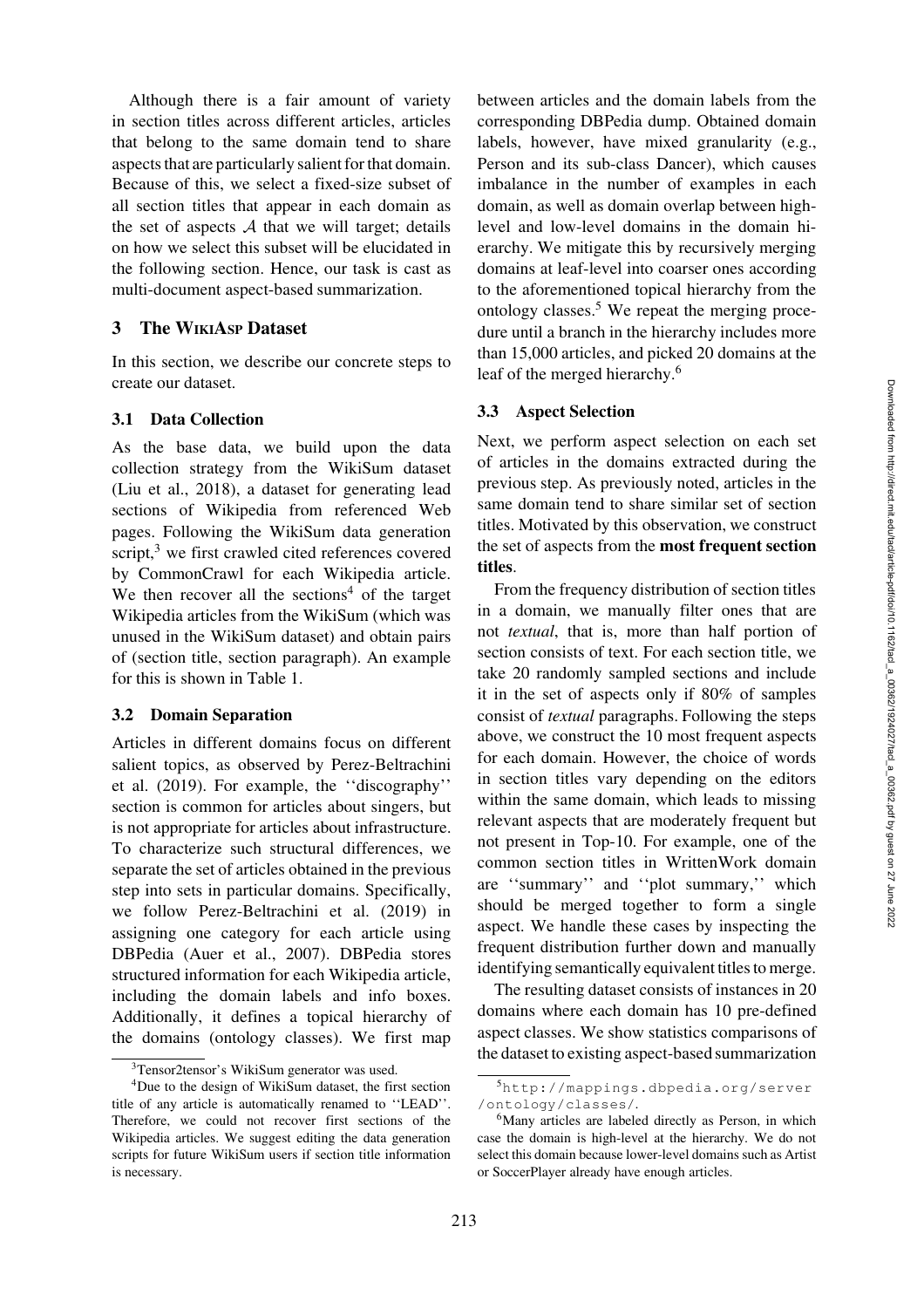| Infrastructure    |       | Software    |      |  |
|-------------------|-------|-------------|------|--|
| history           | 13293 | reception   | 8196 |  |
| route description | 5627  | gameplay    | 8095 |  |
| facilities        | 2792  | development | 3983 |  |
| services          | 1955  | plot        | 3697 |  |
| future            | 784   | history     | 2465 |  |
| route             | 689   | features    | 1799 |  |
| location          | 613   | story       | 991  |  |
| construction      | 577   | release     | 750  |  |
| connections       | 497   | overview    | 570  |  |
| description       | 463   | legacy      | 564  |  |

<span id="page-3-0"></span>Table 2: Frequency of filtered aspects that are *textual* in 2 domains. Due to space constraint, the statistics for the rest of domains will be available in the [Appendix C.](#page-13-0)

datasets in [Table 3](#page-4-0) and examples of obtained aspects for two domains in [Table 2.](#page-3-0)

[Appendix A](#page-13-1) and [C](#page-13-0) summarizes the data size for each domain and the obtained aspects for the rest of 18 domains respectively.

### 4 Baseline Models

Next, in this section we describe two baseline models for solving this task. Both of these models decompose the overall process into two stages: aspect discovery and aspect-based summarization of classified sentences. Both baseline models share the same methodology for aspect discovery, but differ in terms of summarization models. The model overview is shown in [Figure 2.](#page-4-1)

#### 4.1 Aspect Discovery

The first stage consists of labeling sentences in *cited reference texts* according to aspects. Having training data that contains sentences in the reference documents labeled with target aspects would be the ideal case, but these do not exist a priori. Therefore, we instead create training data by assigning each sentence in the target articles with aspect labels corresponding to the aspect to which the sentence belongs. For example, the article about Barack Obama in [Table 1](#page-1-1) yields training instances consisting of sentences labeled with *Early life and career*, *Presidency*, and *Legacy* depending on which paragraph a sentence comes from. This data makes it possible to train a classifier that learns to predict aspects from the texts at sentence-level. At test time, cited reference sentences are fed into the learned classifier and are labeled with their most likely aspects.

However, the discrepancy of inputs at train/test time is problematic because the model is not exposed to any *noisy* sentences that do not belong to any of the relevant aspects at training time, while cited reference texts do contain such sentences. For example, an article in the *Company* domain may have a citation to the company Web site itself, which contains commercial messages that may not be appropriate in encyclopedic text such as Wikipedia. We manage such cases by introducing an auxiliary label *Other* at training time and let the model learn to identify noisy sentences as well. To do so, sentences labeled with *Other* are randomly sampled from texts in different domains and added to training data. We fine-tune the pretrained ROBERTa [\(Liu et al., 2019\)](#page-11-5) model on this classification dataset for each domain. Logits obtained from the model are then passed through the sigmoid function to obtain probabilities of each aspect for a given sentence. Finally, we assign labels to a sentence by taking the aspects a*<sup>i</sup>* whose probabilities are greater than the threshold  $\lambda$ :  $P(a_i) > \lambda$ . The lower we set the threshold, the more but potentially noisy sentences we include as the input to the summarization model. We tune  $\lambda$  independently for each domain based on the performance on validation sets and set 0.5 for *Group*, 0.8 for *Album*, *Animal*, *Building*, *Film*, and 0.9 for the remaining domains as the threshold values.

### 4.2 Summarization

Sentences that are labeled with the same aspect are then grouped in order of occurrence in cited references to form a chunked paragraph that discusses the same aspect. This forms aspect-based clusters of relevant sentences, which become the input to a summarization model. On the contrary, aspects that are never labeled (due to low probabilities) are deemed irrelevant and thus will not be summarized. We consider both an extractive and an abstractive summarization model in our baseline implementation. For the extractive model, we use TextRank [\(Mihalcea and Tarau](#page-11-6), [2004;](#page-11-6) [Barrios et al., 2016](#page-10-5)), a graph-based ranking model for extracting important sentences. For the abstra[ctive model, we use PreSumm \(](#page-11-7)Liu and Lapata, [2019b](#page-11-7)), a Transformer-based summarizer with fine-tuned BERT as the source encoder. For each domain, PreSumm is fine-tuned and trained on the pairs of (grouped sentences, target aspect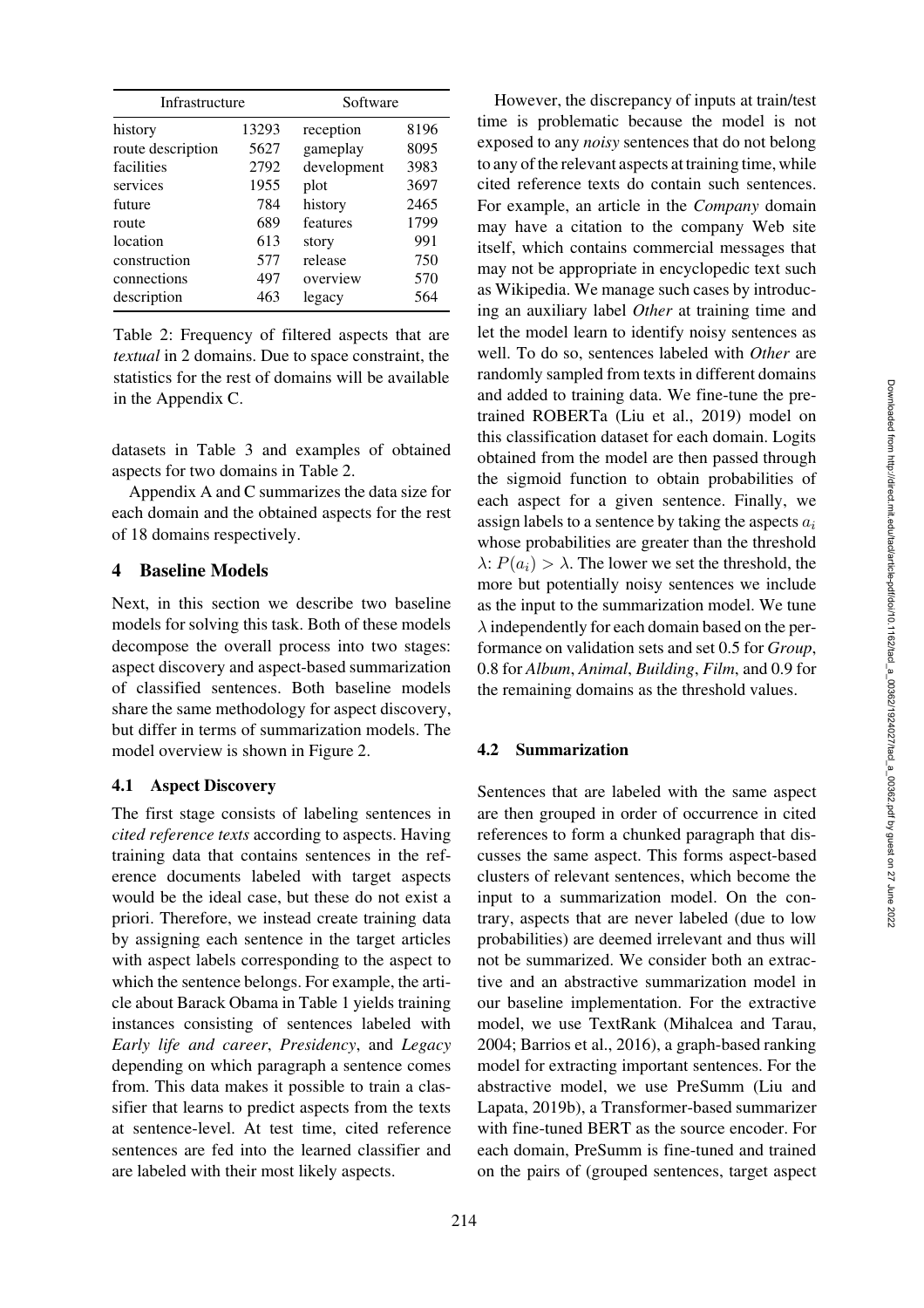| Dataset               | Domain                | #Dom. | #Train  | Doc. Length | Sum. Length                     | #Asp. | $\#Asp.Ex.$ |
|-----------------------|-----------------------|-------|---------|-------------|---------------------------------|-------|-------------|
| OpoSum                | <b>Product Review</b> | 6     | 359,048 | 138         | 49                              |       | 2.00        |
| Amazon                | <b>Product Review</b> |       | 240,000 | 82          | $\hspace{0.1mm}-\hspace{0.1mm}$ |       |             |
| <b>RottenTomatoes</b> | Movie Review          |       | 2.458   | 2369        | 24                              | $*$   | $*1.00$     |
| MA-News               | <b>News</b>           |       | 284.701 | 1350        | 54                              | h     | 2.98        |
| WikiAsp               | Encyclopedia          | 20    | 320,272 | 13.672      | 213                             | 10    | 1.77        |

<span id="page-4-0"></span>Table 3: Training set statistics comparisons against previous aspect-based summarization datasets. For multi-domain datasets, the sum of all the examples are reported. #Asp./Ex. represents the average number of aspects that a model has to summarize on each example. (∗Review saliency is treated as aspects. #Asp. represents the number of aspects per domain if the number of domains is more than one. Compared datasets are the work of [Angelidis and Lapata](#page-9-0) [\(2018](#page-9-0)); [Yang et al.](#page-12-2) [\(2018](#page-12-2)); [Wang and Ling](#page-12-1) [\(2016](#page-12-1)); [Frermann and Klementiev](#page-10-6) [\(2019\)](#page-10-6), respectively.



<span id="page-4-1"></span>Figure 2: Two-stage model diagram. The aspect classifier assigns aspect labels for each reference sentence  $R_j^i$ from references  $R$  with a threshold  $\lambda$ . Sentences are then grouped according to the assigned labels, which are fed to the summarization model. Groups about irrelevant aspects (i.e.,  $a_2$ ) is ignored. Finally, the summarization model outputs summaries for each relevant aspect.

paragraph) to learn to produce summaries given the aspect-relevant sentences.

# 5 Evaluation

We evaluate models along two axes: aspect discovery and summarization. We note that the primary task in this dataset is aspect-based summarization, thus aspect discovery evaluation discussed below is only for diagnostic purposes. Because the aspect sets differ in different domains, evaluation is performed separately for each domain.

Aspect Discovery Models have to correctly predict the right set of aspects about which they generate summaries. The aspect discovery criterion aims to evaluate the similarity between the set of aspects about which a model decides to

generate summaries and the set of aspects that appear in the target article.<sup>7</sup> For comparing these two sets, we use precision, recall, and F1 scores.

Aspect-based Summarization Gold standard summaries only exist for each of the aspects that appear in an article. Therefore in this evaluation, we focus on evaluating the model's ability to summarize inputs particularly on these aspects. Specifically, generated summaries are paired to

<span id="page-4-2"></span><sup>&</sup>lt;sup>7</sup>Note that there are two potential reasons an aspect does not appear in the target article: (1) it may not be appropriate for that particular entity (e.g., the ''controversy'' aspect in the ''company'' domain should not exist if that company has legitimately never had a controversy), or (2) the article may not be complete. For this evaluation, we make the simplifying assumption that all articles are complete and thus missing aspects are an indication of failure to recall information, but relaxing this assumption in some way may result in more accurate evaluation.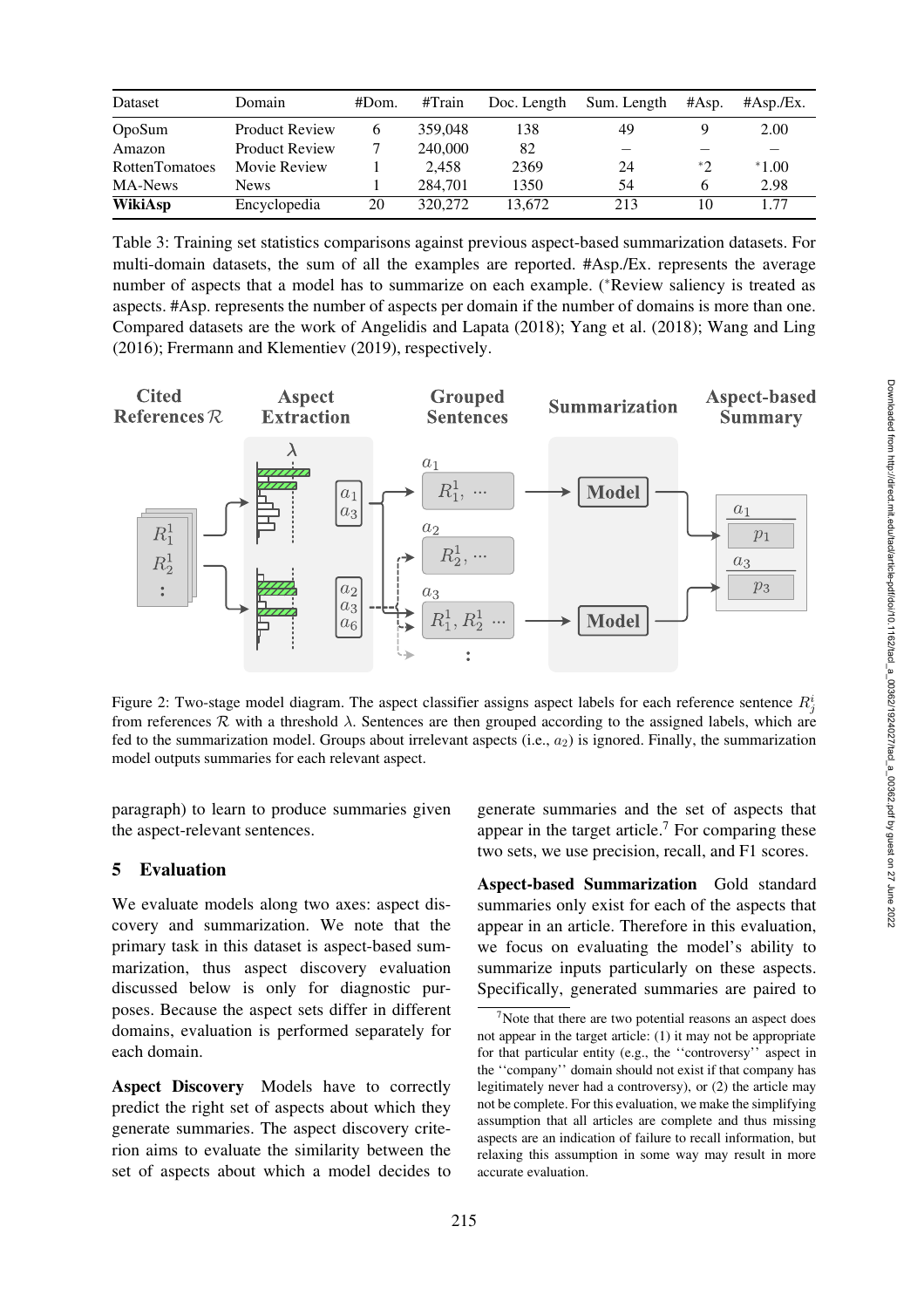corresponding reference summaries with the same aspects and are evaluated using ROUGE [\(Lin,](#page-11-8) [2004](#page-11-8)). Because ROUGE is a recall-based measure, the number of tokens in the model outputs directly affect the performance. Controlling the length is particularly important for our dataset because average summary length for each aspect in different domains varies (e.g., ''description'' and ''location'' from HistoricPlace domain has 396 and 90 average tokens, respectively). We take this into account by explicitly setting the maximum number of words for extractive and abstractive summaries to be the average number of words in the target summaries in the training set for each aspect and for each domain.

# 6 Experiments

We provide two baseline models for the task and evaluate on the proposed dataset.

### 6.1 Implementation Details

For aspect classification, we used the roberta- $base<sup>8</sup>$  $base<sup>8</sup>$  $base<sup>8</sup>$  model and fine-tuned for 5 epochs on the created surrogate dataset above for each domain, with the learning rate  $2 \times 10^{-5}$ . For the extractive summarization, we specify the summary length for TextRank according to the mean length of target summaries for each aspect in each domain. We re-train the PreSumm summarizer on our dataset for each domain: the encoder is initialized with the weights of pre-trained BERT [\(Devlin et al.](#page-10-7), [2019\)](#page-10-7) and the decoder is trained from scratch. The total number of training steps is 300,000. For some domains, we further tuned the decoder dropout rate to 0.3 to stabilize training. At inference time, we specify maximum summary lengths for each *aspect*for each domain using the average summary lengths from computed from the training set.

### 6.2 Results

In this section, we discuss the experimental results at each stage.

### 6.2.1 Aspect Discovery

We show the aspect discovery results in [Table 4.](#page-5-1) We see a general trend of high recall predictions made by the model. While varying thresholds could balance precision and recall, the results exhibited high recall after hyperparameter search.

| Domain                 | Prec  | Rec   | $F-1$ |
|------------------------|-------|-------|-------|
| Album                  | 19.64 | 86.43 | 30.64 |
| Animal                 | 34.69 | 84.08 | 45.52 |
| Artist                 | 26.32 | 75.24 | 36.72 |
| <b>Building</b>        | 31.46 | 91.25 | 42.92 |
| Company                | 28.97 | 91.50 | 41.06 |
| EducationalInstitution | 25.64 | 93.82 | 37.66 |
| Event                  | 28.99 | 96.44 | 42.36 |
| Film                   | 32.84 | 91.46 | 45.17 |
| Group                  | 17.46 | 95.56 | 28.18 |
| <b>HistoricPlace</b>   | 33.38 | 90.22 | 42.98 |
| Infrastructure         | 28.38 | 94.00 | 41.00 |
| MeanOfTransportation   | 23.24 | 83.13 | 33.88 |
| OfficeHolder           | 21.22 | 73.25 | 30.62 |
| Plant                  | 31.25 | 83.17 | 42.10 |
| Single                 | 25.36 | 88.33 | 37.16 |
| SoccerPlayer           | 28.54 | 67.18 | 37.16 |
| Software               | 31.52 | 94.65 | 45.10 |
| TelevisionShow         | 20.44 | 81.76 | 31.28 |
| Town                   | 42.61 | 71.85 | 50.12 |
| WrittenWork            | 21.50 | 94.29 | 33.71 |

<span id="page-5-1"></span>Table 4: Aspect discovery results on the test set.

This suggests that the learned classifier is poorly calibrated. Class imbalance also plays a role here; predicting the major classes give high recall due to skew aspect frequency distributions. Among others, the classifier performed best with the Town domain by achieving the highest precision and the F1 score.

### 6.2.2 Summarization

The automatic evaluation results are shown in [Table 5.](#page-6-0) Neither baseline unanimously outperformed the other on all domains, but we observe that PreSumm (abstractive) performs better than TextRank (extractive) on average. The low R-2 and R-L scores by both models despite the oracle being relatively higher suggest that important phrases to be summarized do not appear rarely.<sup>9</sup>

To understand the upper-bound of model performance for the task, we also show summarization results of the extractive oracle model in [Table 5.](#page-6-0) Sentences were chosen directly from cited reference texts to maximize the ROUGE score against summaries, thus bypassing the aspect classification stage. The oracle performance shows that a summarization model can indeed perform competitively on the dataset if the model is given with the full input information. The contrasting results

<span id="page-5-0"></span><sup>8</sup>We used Huggingface's implementation [\(Wolf et al.](#page-12-3), [2019\)](#page-12-3) for obtaining and fine-tuning the weights.

<span id="page-5-2"></span><sup>&</sup>lt;sup>9</sup>Note that TextRank connects nodes according to content overlap, thus isolated sentences are not selected.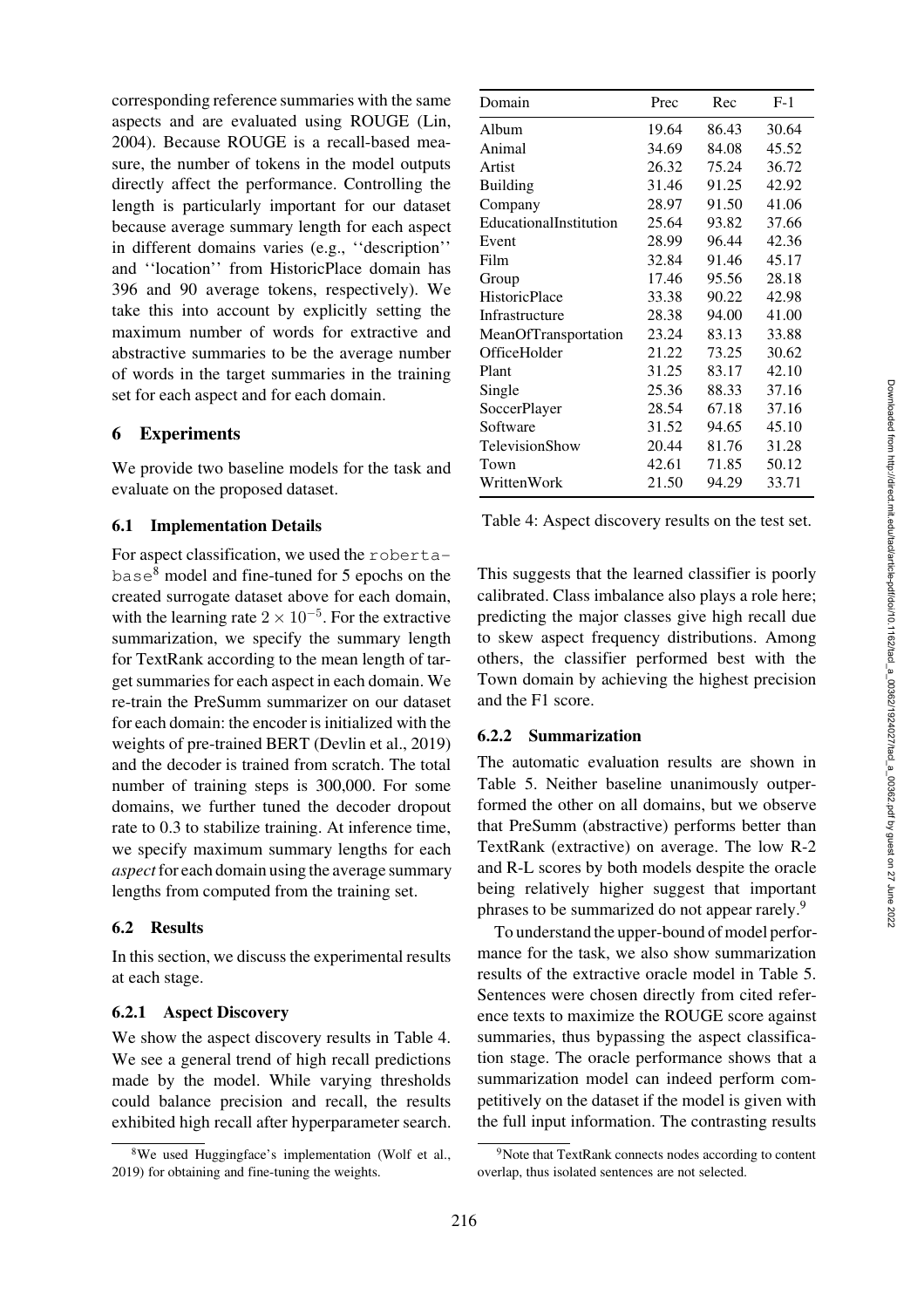| ut 1.          | 1\-4 | n-r   | 17-T                                                                                                     | 17-7  | n-L                                                                                                                                           |
|----------------|------|-------|----------------------------------------------------------------------------------------------------------|-------|-----------------------------------------------------------------------------------------------------------------------------------------------|
| 2.76           | 6.31 | 20.27 | 37.72                                                                                                    | 12.58 | 33.19                                                                                                                                         |
| $^{\prime}.11$ | 8.08 | 25.01 | 34.82                                                                                                    | 10.52 | 31.01                                                                                                                                         |
| .79            | 3.76 | 20.00 | 41.49                                                                                                    | 15.04 | 37.64                                                                                                                                         |
| 99.ا           | 5.97 | 23.24 | 41.95                                                                                                    | 14.31 | 38.28                                                                                                                                         |
| 2.28           | 4.08 | 20.50 | 40.20                                                                                                    | 12.30 | 36.16                                                                                                                                         |
| l. 17          | 6.70 | 21.96 | 39.11                                                                                                    | 14.04 | 35.18                                                                                                                                         |
| 3.31           | 7.69 | 26.20 | 46.17                                                                                                    | 16.90 | 41.87                                                                                                                                         |
| 1.58           | 5.34 | 18.86 | 40.24                                                                                                    | 13.78 | 36.14                                                                                                                                         |
| 5.51           | 4.97 | 23.51 | 41.36                                                                                                    | 13.23 | 37.56                                                                                                                                         |
| 40'            | 8.08 | 25.69 | 37.78                                                                                                    | 10.83 | 34.65                                                                                                                                         |
| '.86           | 9.24 | 25.80 | 36.04                                                                                                    | 10.00 | 32.25                                                                                                                                         |
| .52            | 7.04 | 22.72 | 41.13                                                                                                    | 13.70 | 37.45                                                                                                                                         |
| 0.63           | 5.24 | 18.12 | 39.60                                                                                                    | 14.70 | 36.04                                                                                                                                         |
| 5.29           | 6.30 | 23.20 | 34.93                                                                                                    | 9.66  | 31.31                                                                                                                                         |
| .06            | 6.78 | 19.98 | 36.51                                                                                                    | 11.57 | 31.88                                                                                                                                         |
| .89            | 1.86 | 12.05 | 31.06                                                                                                    | 8.00  | 27.08                                                                                                                                         |
| .51            | 5.15 | 18.82 | 42.79                                                                                                    | 13.96 | 38.30                                                                                                                                         |
| 20             | 3.53 | 17.42 | 40.35                                                                                                    | 13.47 | 35.67                                                                                                                                         |
| .76            | 4.39 | 16.87 | 33.21                                                                                                    | 10.31 | 30.70                                                                                                                                         |
| 2.19           | 4.33 | 20.15 | 42.66                                                                                                    | 13.93 | 38.16                                                                                                                                         |
| .94            | 5.74 | 21.02 | 38.95                                                                                                    | 12.64 | 35.03                                                                                                                                         |
|                |      |       | st set. The last row shows the average performance.<br>prevalent patterns were observed in other aspects |       |                                                                                                                                               |
| as well.       |      |       |                                                                                                          |       |                                                                                                                                               |
|                |      |       |                                                                                                          |       | Aspects where the extractive summarization<br>model performed better contain much larger num-<br>hers of tokens in the summaries than average |

|                        | $R-1$ | $R-2$ | $R-L$ | $R-1$ | $R-2$ | $R-L$ | $R-1$ | $R-2$ | $R-L$ |
|------------------------|-------|-------|-------|-------|-------|-------|-------|-------|-------|
| Album                  | 19.56 | 2.81  | 17.26 | 22.76 | 6.31  | 20.27 | 37.72 | 12.58 | 33.19 |
| Animal                 | 18.00 | 3.16  | 16.05 | 27.11 | 8.08  | 25.01 | 34.82 | 10.52 | 31.01 |
| Artist                 | 17.22 | 2.49  | 15.58 | 21.79 | 3.76  | 20.00 | 41.49 | 15.04 | 37.64 |
| Building               | 23.91 | 4.96  | 21.85 | 24.99 | 5.97  | 23.24 | 41.95 | 14.31 | 38.28 |
| Company                | 22.92 | 3.70  | 20.65 | 22.28 | 4.08  | 20.50 | 40.20 | 12.30 | 36.16 |
| EducationalInstitution | 21.47 | 4.29  | 19.24 | 24.17 | 6.70  | 21.96 | 39.11 | 14.04 | 35.18 |
| Event                  | 26.64 | 5.67  | 24.08 | 28.31 | 7.69  | 26.20 | 46.17 | 16.90 | 41.87 |
| Film                   | 21.25 | 3.81  | 19.14 | 20.58 | 5.34  | 18.86 | 40.24 | 13.78 | 36.14 |
| Group                  | 22.30 | 3.62  | 20.20 | 25.51 | 4.97  | 23.51 | 41.36 | 13.23 | 37.56 |
| HistoricPlace          | 18.96 | 3.71  | 17.51 | 27.40 | 8.08  | 25.69 | 37.78 | 10.83 | 34.65 |
| Infrastructure         | 20.40 | 3.27  | 18.39 | 27.86 | 9.24  | 25.80 | 36.04 | 10.00 | 32.25 |
| MeanOfTransportation   | 21.20 | 3.93  | 19.31 | 24.52 | 7.04  | 22.72 | 41.13 | 13.70 | 37.45 |
| OfficeHolder           | 18.45 | 3.15  | 16.77 | 19.63 | 5.24  | 18.12 | 39.60 | 14.70 | 36.04 |
| Plant                  | 18.73 | 3.02  | 16.84 | 25.29 | 6.30  | 23.20 | 34.93 | 9.66  | 31.31 |
| Single                 | 17.96 | 2.67  | 15.86 | 22.06 | 6.78  | 19.98 | 36.51 | 11.57 | 31.88 |
| <b>SoccerPlayer</b>    | 14.79 | 2.36  | 12.89 | 12.89 | 1.86  | 12.05 | 31.06 | 8.00  | 27.08 |
| Software               | 24.54 | 4.56  | 22.05 | 20.51 | 5.15  | 18.82 | 42.79 | 13.96 | 38.30 |
| TelevisionShow         | 19.77 | 3.21  | 17.68 | 19.20 | 3.53  | 17.42 | 40.35 | 13.47 | 35.67 |
| Town                   | 17.89 | 3.56  | 16.50 | 19.76 | 4.39  | 16.87 | 33.21 | 10.31 | 30.70 |
| WrittenWork            | 23.39 | 3.89  | 21.14 | 22.19 | 4.33  | 20.15 | 42.66 | 13.93 | 38.16 |
| <b>AVG</b>             | 20.47 | 3.59  | 18.45 | 22.94 | 5.74  | 21.02 | 38.95 | 12.64 | 35.03 |
|                        |       |       |       |       |       |       |       |       |       |

TextRank PreSumm Extractive Oracle

<span id="page-6-0"></span>Table 5: Aspect-based summarization results on the test set.

between the oracle and two stage models suggests the importance of accurate content selection before performing summarization.

# 7 Analysis

We discuss the model outputs and analysis below.

# 7.1 Aspect-by-Aspect Evaluation

Not all the aspects are equally hard to summarize; some might require summarization of a broad range of information, whereas others require only specific concepts to be summarized. We further investigate this by looking into summarization performance for both models on per-aspect basis. [Table 6](#page-7-0) shows the best-performing aspects sorted in descending order by ROUGE-1 scores for two summarization models on the validation set. Through manual investigation of the generated samples for each aspect, we observed that the aspects where the *abstractive* model performed well tend to have common templates and similar choice of vocabulary, more so than other aspects. For example, 58% (out of 183 samples) of the target summaries for *government* in Town shared the identical summaries despite the fact that articles discuss different townships. Similar but less

Aspects where the *extractive* summarization model performed better contain much larger numbers of tokens in the summaries than average. Specifically, the average summary length for 10 aspects where TextRank performed the best was 303, while that for 10 aspects where PreSumm performed the best was 166. Naturally, abstractive models have issues with maintaining coherence over long decoding results, but the extractive model has few issues gathering relevant sentences at the cost of incoherent transitions from sentence to sentence. As for the content, extractive summaries exhibited the advantage of being able to correctly include mentions related to numbers and

# 7.2 Quality of Generated Summaries

We then examined the generated summaries from the two models and compared them qualitatively. Samples are shown<sup>10</sup> in [Table 7](#page-8-0) from some of the domains listed in [Table 2.](#page-3-0)

Manual inspection of the generated summaries revealed pros and cons of the two models:

dates.

<span id="page-6-1"></span><sup>10</sup>Samples from other domains are in [Appendix B.](#page-13-2)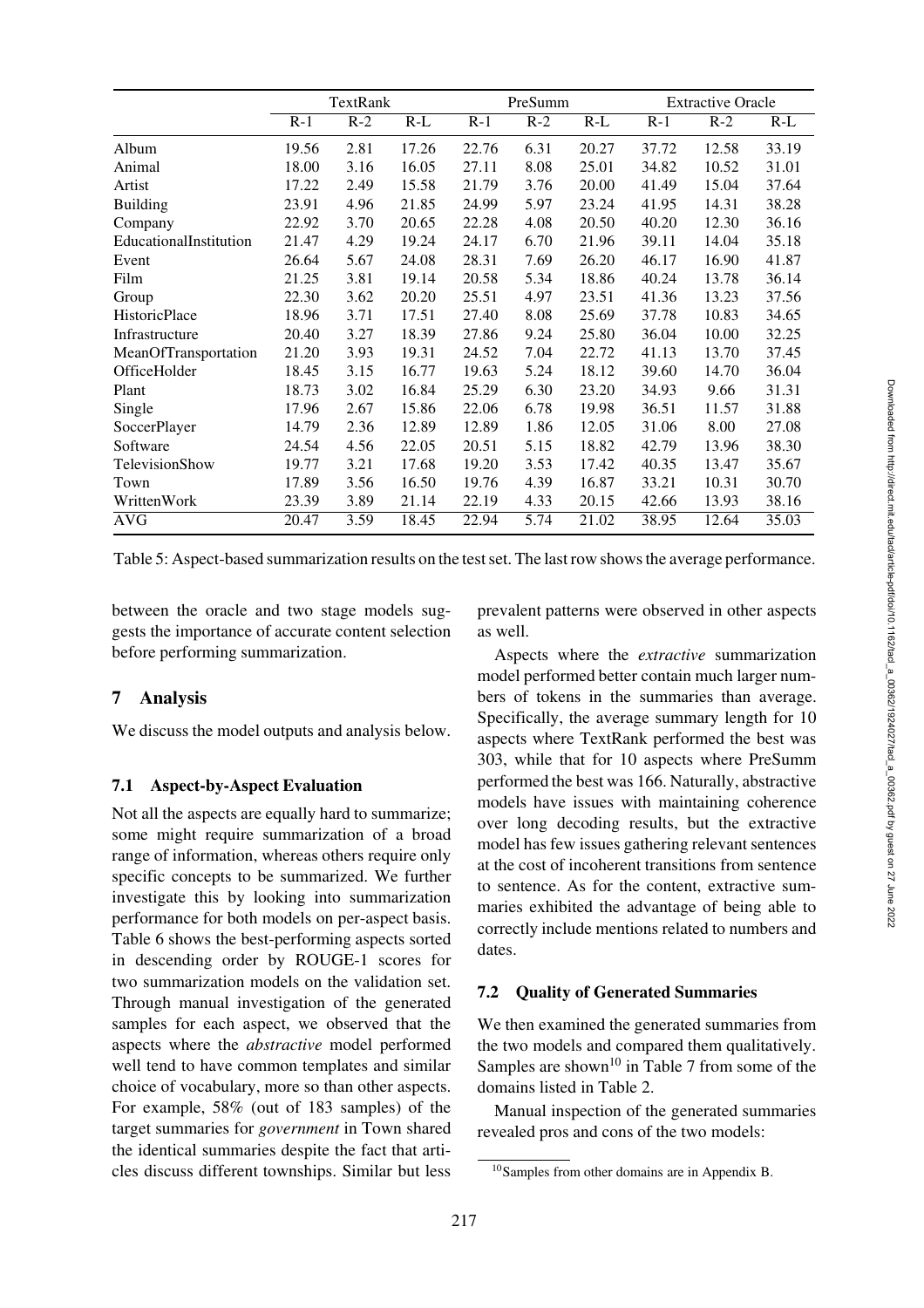| Dom. | Aspect           | PreSumm | TextRank         |
|------|------------------|---------|------------------|
|      |                  | ↓R-1    | $R-1$            |
| Tow. | government       | 55.10   | 21.20            |
| Eve. | format           | 44.94   | 24.73            |
| Inf. | facilities       | 42.46   | 14.75            |
| Bui. | exterior         | 41.81   | 25.60            |
| Mea. | background       | 39.00   | 23.72            |
| His. | heritage listing | 36.58   | 10.25            |
| Ani. | habitat          | 32.91   | 12.95            |
| Pla. | taxonomy and nm. | 32.70   | 9.39             |
| Edu. | rankings         | 31.80   | 26.92            |
| Alb. | commercial perf. | 31.71   | 15.51            |
| Dom. | Aspect           | $R-1$   | $\downarrow$ R-1 |
| Eve. | battle           | 28.00   | 32.00            |
| Eve. | report           | 24.77   | 30.11            |
| Sof. | gameplay         | 24.17   | 28.53            |
| Eve. | background       | 30.01   | 27.42            |
| Eve. | aftermath        | 27.54   | 27.27            |
| Bui. | history          | 25.32   | 27.13            |
| Sof. | plot             | 20.50   | 27.00            |
| Edu. | rankings         | 31.80   | 26.92            |
| Wri. | plot summary     | 22.08   | 26.85            |
| Fil. | plot             | 19.43   | 26.66            |

<span id="page-7-0"></span>Table 6: List of aspects sorted in descending order of ROUGE-1 score according to PreSumm (top half) and TextRank (bottom half). "performance" and ''naming'' are abbreviated to ''perf.'' and ''nm.'', respectively. Domain names shortened to the first three letters.

- Both models are successful at discussing on-topic content. For all the summaries inspected, both models were able to generate on-topic content in spite of the source documents potentially being noisy.
- Abstractive summaries underperform at generating exact entity mentions. Almost all the samples require generation of entities because the task targets at generating encyclopedic texts. Except for the title (topic) entity, abstractive models either generated no entities or wrong ones.

### 7.3 Aspect Classification Accuracy

We observed a general trend of low precision for aspect discovery. We hypothesize that this is due to limited target aspects for each article; correctly extracted aspects affect negatively to precision if they do not exist in the target article. To quantify this, 10 random articles are selected from the validation set in Software domain. For each article, we extract 10 sentences labeled with



<span id="page-7-2"></span>Intervals for prediction selection

Figure 3: Precision differences in varying threshold ranges.

the highest confidence for each of the 10 aspects, resulting in 1,000 sentences in total. Each sentence is annotated with binary labels indicating whether it is correctly associated with the aspect or not.<sup>11</sup> With the threshold  $\lambda$  set to 0.9, we achieved the precision of 45.1, which shows that the aspect discovery has the ability to extract aspects, but is not as good at extracting *relevant* aspects for the article. We observed that the model predictions tend to be polarized to extreme values (i.e., near 0 or 1). We also show the relationship between  $\lambda$  ranges and the precision in [Figure 3,](#page-7-2) which indicates that the classifier is not well calibrated.

### 7.4 Domain-specific Challenges

One of the benefits of having many domains for the same task is to be able to characterize the differences and challenges that are unique to certain domains. We analyzed the generated summaries from both of the summarization models and identified some of them below.

### 7.4.1 Pronoun Resolution for Opinion-based Inputs

This is particularly important in domains and aspects with subjective reviews such as Music (Album, Artist, Group, and Single) or Software. Source documents in these domains often include quotes by artists or critics, which are often written from different person perspective. These are

<span id="page-7-1"></span><sup>&</sup>lt;sup>11</sup>Sometimes, the entity in discussion by the sentence is not clear. In this case, we annotate it correct if the sentence could correspond to the target aspect of any entity.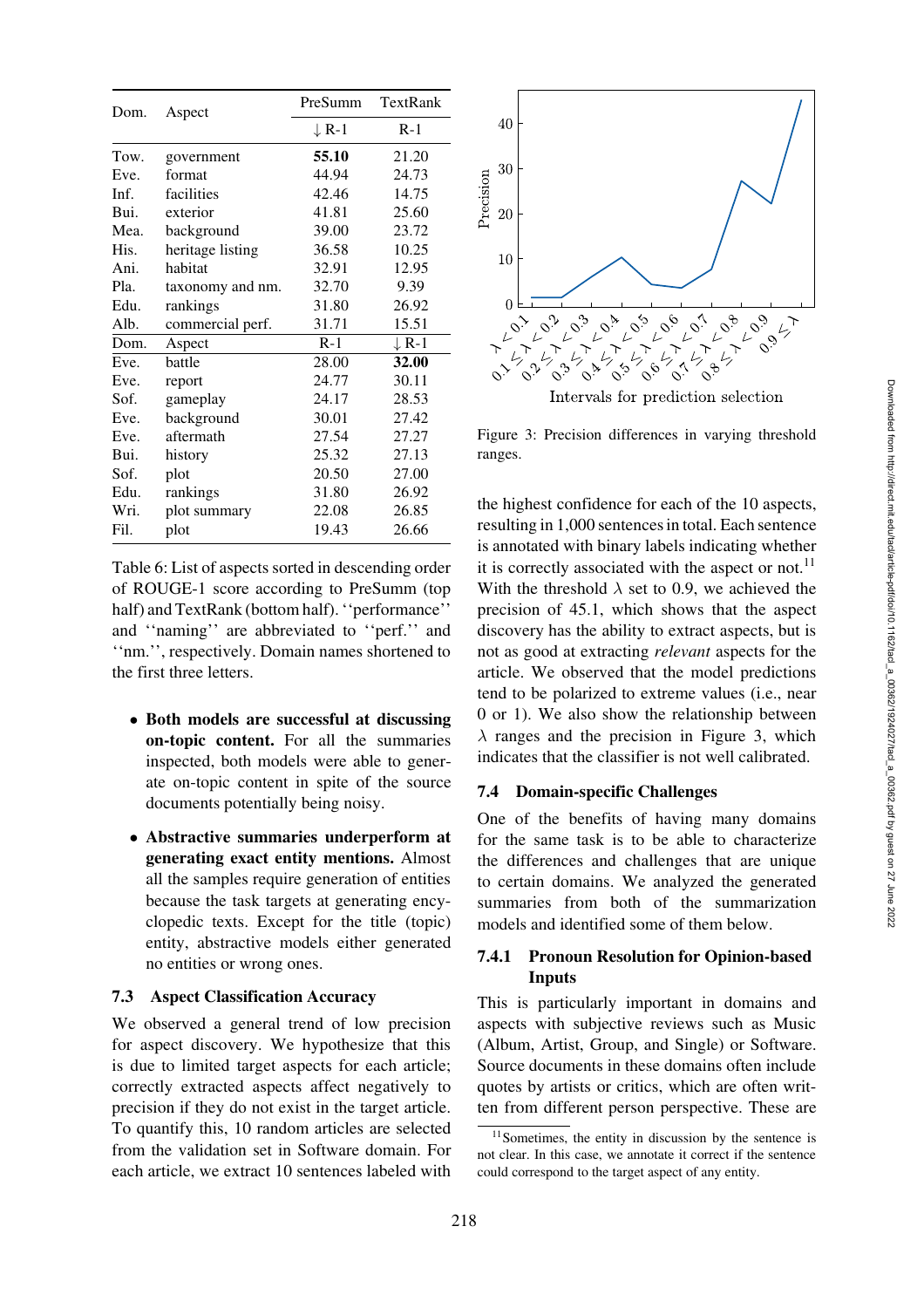#### Domain / Title: Software / Cyberpunk 2077

#### Aspect: *Gameplay*

Gold: cyberpunk 2077 is a role - playing video game played from either a first - person or third - person perspective . it is set in an open world metropolis called night city . the game will feature non - english speaking characters . players who do not speak the languages can buy translator implants to better comprehend them; *...*

Ext.: cyberpunk 2077 takes place in, you guessed it, the year 2077 . for just a few hours, you can be rich, successful, and popular with your preferred gender . cyberpunk 2077 will be a aaa rpg, but whether it will come to resemble the witcher in any way remains unclear . how braindances will be used by or on the protagonist is *...*

Abs.: the game is an action role - playing game in which the player assumes the role of an unnamed protagonist, runabout who lives in a large metropolis known as the ''black city'' . the game's narrative is told through procedurally generated procedurally generated . during the course of the game, the player is briefed into *...*

Domain / Title: Event / Battle of the Saintes

Aspect: *Aftermath*

Gold: the british lost 243 killed and 816 wounded, and two captains out of 36 were killed . the french loss in killed and wounded has never been stated, but six captains out of 30 were killed . it is estimated that the french may have lost as much as 3,000, and more than 5,000 french soldiers and sailors were captured, *...*

Ext.: battle of the saintes, (april  $9 - 12$ , 1782), in the american revolution, major naval victory for britain in the west indies that restored british naval mastery in the area and ended the french threat to nearby british possessions . the valiant was subsequently present at the relief of gibraltar on 12 april 1781 *...*

Abs.: the immediate aftermath of the battle of the niles meant the british fleet could not be able to deliver a great strategic victory in the kingdom of france, and had also declared war on great britain with the royal navy to france . the outcome was the subject of a strategic victory for the british . in the meantime, the british navy had captured the french navy *...* Aspect: *Battle*

Gold: on 9 april 1782, the copper - hulled british fleet soon caught up with the french, who were surprised by their speed. de grasse ordered the french convoy to head into guadeloupe for repair, forcing him to escort two fifty - gun ships ( fier and experiment ) and placing his fleet in line of battle in order to cover the retreat . *...*

Ext.: "after some initial maneuvers and minor clashes, a full - scale battle was joined on april 12, by which time the british had thirty - six ships of the line in action against thirty french ones . he turned his ships ninety degrees and sailed through the broken french line of battle, splitting the french line into four segments . in doing this, the guns on each side of the british ships were brought to bear on the french with little risk of return fire . *...*

Abs.: the battle started as the shock . the battle progressed, when the british forces reached the north - eastern flank of the battle of weidman ( kingdom ) in a battle . he had begun to return to the field, and moved his forces toward the mouth of the river . in the battle, the first contingent of the french navy ships got off from a small contingent of british soldiers as well as the third rate, under the command of general sir henry sturgis . *...*

<span id="page-8-0"></span>Table 7: Generated summaries from multiple domains. Ext. and Abs. represent summaries from TextRank and PreSumm.

usually converted by the Wikipedia editors into more encyclopedic text, citing the source of the information and writing in the third person. By design, extractive summaries have issues with this problem because of the lack of ability to transform the input sentences in any way. For example, the first extractive summary in [Table 7](#page-8-0) describes a game in a subjective way. We verified this by randomly selecting 20 summaries for *gameplay* aspect in Software domain. We inspected pronouns in extractive summaries and mark ones with first- or second-person pronouns if the gold summaries do not contain them. We found 65% of the samples contained those undesirable pronouns that do not align with the format of gold summaries.

#### 7.4.2 Chronological Explanation

This variety of content is often found in certain aspects such as *history* and *event*, which tend to appear across multiple domains but are most

prevalent in Event, HistoricPlace, and non-human entities like Company and Building. It is essential in these aspects to describe key information in the right chronological order for better readability. This would not be a hard task for single document summarization, as the model could perform reasonably by following the order of the original document. However, because our input is of multi-document form, maintaining chronological order when aggregating information across multiple domains becomes non-trivial. Indeed, neither of the models were successful at being truthful to the order even when there are enough clues in the original references. For example, multiple sentences start with ''In [year], ...'', but the generated summary jumps around in time. We randomly picked 20 samples of extractive summaries with *history* aspect from Company domain and found that 25% of the samples have inconsistent timeline explanations.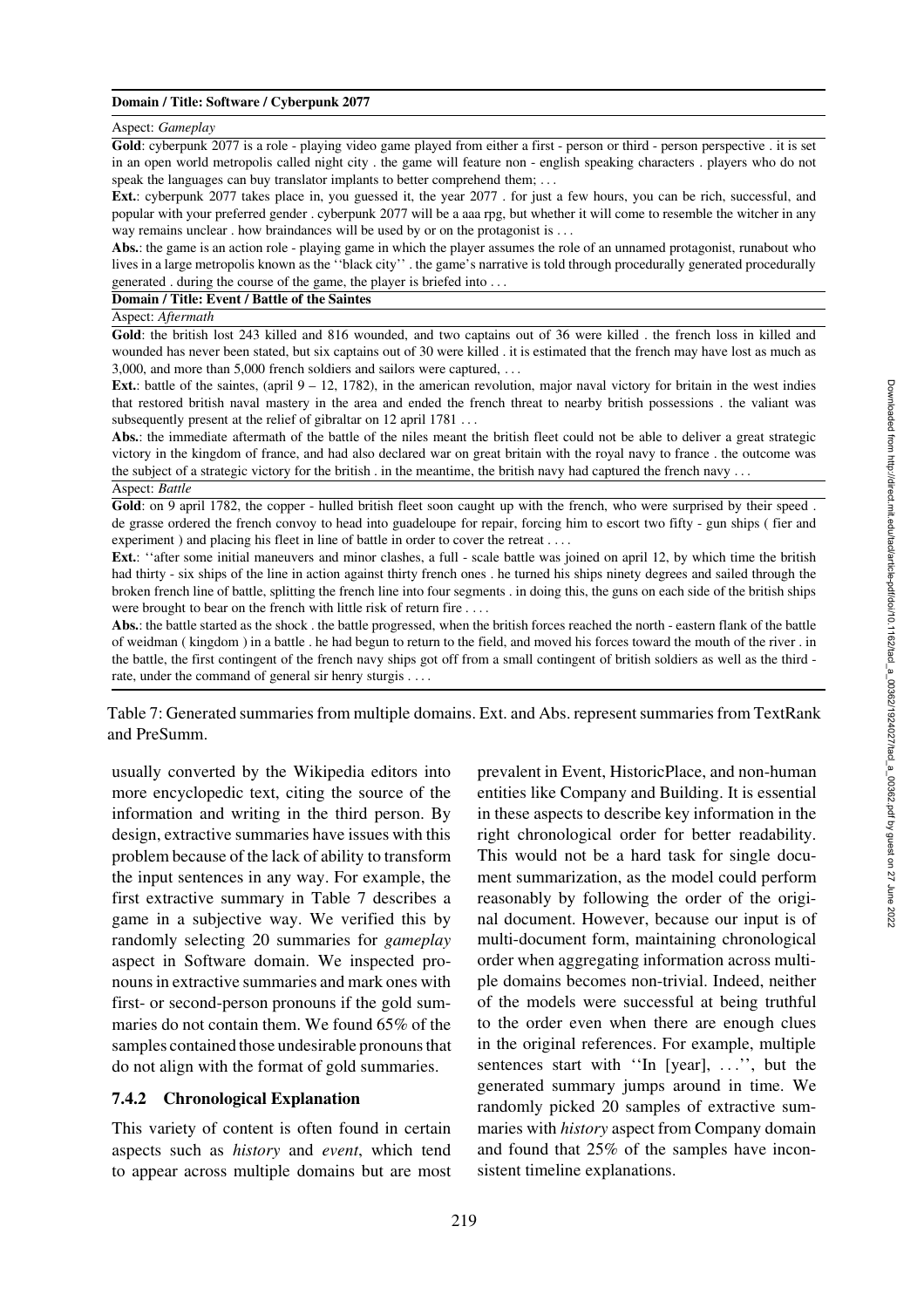### 8 Related Work

#### Aspect-based Summarization

Aspect-based summarization has been widely investigated primarily on product or restaurant reviews [\(Titov and McDonald, 2008](#page-12-0); [Lu et al.,](#page-11-0) [2009](#page-11-0); [Yang et al.](#page-12-2), [2018;](#page-12-2) [Wang and Ling, 2016](#page-12-1)). [Angelidis and Lapata](#page-9-0) [\(2018](#page-9-0)) proposed a weakly supervised method for aspect-based opinion summarization that discovers aspects with a topic model and does not require gold aspect annotation. TAC 2010 held a shared task of guided-based summarization on newswire domain, which resembles aspect-based summarization in terms of topic guidance. Recently, the task has been extend to news-domain by generating artificial datasets for aspect-based summarization to address the lack of large-scale data with aspect annotation (Frermann and Klementiev, [2019;](#page-10-6) [Krishna and Srinivasan,](#page-10-8) [2018](#page-10-8)). Our work also builds an aspect-based summarization dataset automatically and is most similar to [Krishna and Srinivasan](#page-10-8) [\(2018](#page-10-8)), but utilizes naturally available online encyclopedia entries and their sections in multiple domains.

#### Wikipedia as a Summarization Dataset

Wikipedia has been studied as a target resource for generation. An early attempt on generating *full* Wikipedia articles relied on Web search results for target entities as inputs [\(Sauper and Barzilay,](#page-11-9) [2009](#page-11-9)), which simulates an authoring process of humans searching information over the Internet. [Liu et al.](#page-11-2) [\(2018\)](#page-11-2) formulate a sub-task of generating *lead* sections as summarization of reference web pages to target articles. The resulting WikiSum dataset is accompanied by rich metadata about articles and inspired different uses of the dataset [\(Perez-Beltrachini et al., 2019](#page-11-4)). Our work also builds upon the WikiSum dataset, and aims to evaluate aspect-based summarization models using different sections from Wikipedia articles. Compared with [Sauper and Barzilay](#page-11-9) [\(2009](#page-11-9)), our dataset is an order of magnitude larger, both in the number of articles and in the number of domains covered.

#### Multi-document Summarization

Extractive methods have shown effective for multi-document summarization in previous work [\(Nenkova et al.](#page-11-10), [2006;](#page-11-10) [Cao et al., 2015](#page-10-9); [Yasunaga](#page-12-4) [et al.,](#page-12-4) [2017\)](#page-12-5), but abstractive methods have increasingly adopted for the task [\(Lebanoff et al.](#page-11-11), [2018](#page-11-11); [Fabbri et al.](#page-10-10), [2019\)](#page-10-10). Our task is based on the idea of [\(Liu et al., 2018\)](#page-11-2) which treats references as source documents for the multi-document summarization task, and we experimented with both types of summarization models in our experiments.

### 9 Conclusion and Future Work

In this paper, we propose a large-scale, multi-domain multi-aspect summarization dataset derived from Wikipedia. Through experiments, we perform an extensive analysis of performance across different genres and aspect types. Our analysis has demonstrated that there are both general challenges regarding summarization into various aspects, as well as specific challenges in particular genres such as time-consistent mentions and proper pronoun conversion depending on the writer of the original content.

Because of this, the proposed datas et also provides a testbed for several potential directions for future work. For example, better aspect discovery models may take into account the coherence of the discourse in the original documents when extracting aspects. Better summarization models may take into account the provenance of the information, appropriately determining when the information is written by a first or third party. WikiAsp also invites a focus on domains of interest to investigate various problems of text summarization, such as correct pronoun handling and description of chronological timeline.

#### Acknowledgments

We would like to thank anonymous reviewers for insightful comments. HH and GN were supported by a grant from AlphaSense.

#### **References**

- <span id="page-9-0"></span>Stefanos Angelidis and Mirella Lapata. 2018. Summarizing Opinions: Aspect Extraction Meets Sentiment Prediction and They Are Both Weakly Supervised. In *Proceedings of the 2018 Conference on Empirical Methods in Natural Language Processing*, pages 3675–3686, Brussels, Belgium. Association for Computational Linguistics. DOI: [https://doi.org](https://doi.org/10.18653/v1/D18-1403) [/10.18653/v1/D18-1403](https://doi.org/10.18653/v1/D18-1403)
- <span id="page-9-1"></span>Sören Auer, Christian Bizer, Georgi Kobilarov, Jens Lehmann, Richard Cyganiak, and Zachary Ives. 2007. Dbpedia: A nucleus for a web of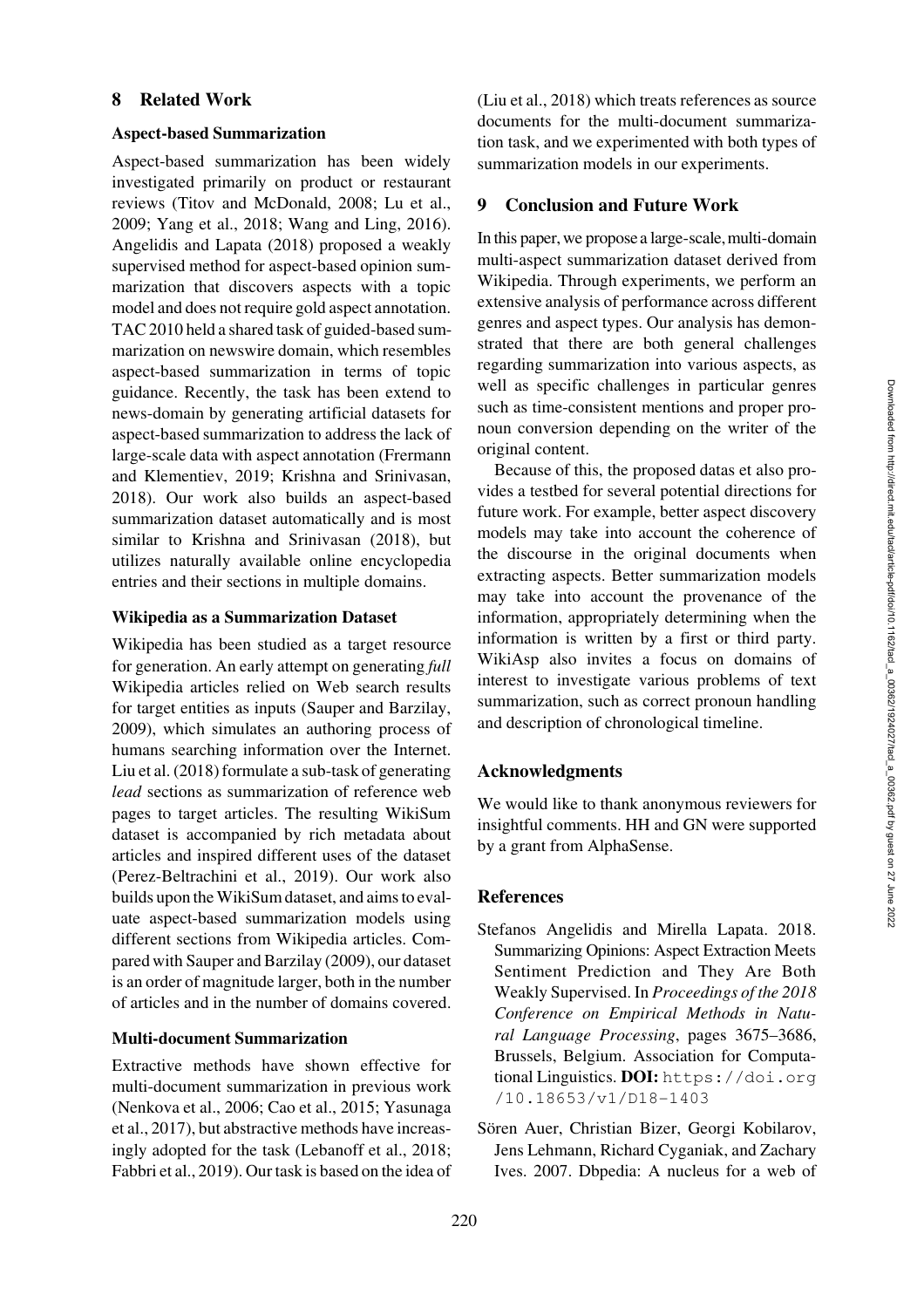open data. In *The semantic web*, pages 722–735. Springer. DOI: [https://doi.org/10](https://doi.org/10.1007/978-3-540-76298-0_52) [.1007/978-3-540-76298-0](https://doi.org/10.1007/978-3-540-76298-0_52) 52

- <span id="page-10-5"></span>Federico Barrios, Federico López, Luis Argerich, and Rosa Wachenchauzer. 2016. Variations of the similarity function of textrank for automated summarization. *CoRR*, abs/1602.03606.
- <span id="page-10-9"></span>Ziqiang Cao, Furu Wei, Li Dong, Sujian Li, and Ming Zhou. 2015. Ranking with recursive neural networks and its application to multidocument summarization. In *Twenty-ninth AAAI Conference on Artificial Intelligence*.
- <span id="page-10-7"></span>Jacob Devlin, Ming-Wei Chang, Kenton Lee, and Kristina Toutanova. 2019. BERT: Pre-training of deep bidirectional transformers for language understanding. In *Proceedings of the 2019 Conference of the North American Chapter of the Association for Computational Linguistics: Human Language Technologies, Volume 1 (Long and Short Papers)*, pages 4171–4186, Minneapolis, Minnesota. Association for Computational Linguistics.
- <span id="page-10-10"></span>Alexander Fabbri, Irene Li, Tianwei She, Suyi Li, and Dragomir Radev. 2019. Multi-News: A Large-Scale Multi-Document Summarization Dataset and Abstractive Hierarchical Model. In *Proceedings of the 57th Annual Meeting of the Association for Computational Linguistics*, pages 1074–1084, Florence, Italy. Association for Computational Linguistics. DOI: [https://doi.org/10.18653/v1/P19](https://doi.org/10.18653/v1/P19-1102) [-1102](https://doi.org/10.18653/v1/P19-1102)
- <span id="page-10-4"></span>Angela Fan, Claire Gardent, Chloé Braud, and Antoine Bordes. 2019. Using local knowledge graph construction to scale Seq2Seq models to multi-document inputs. In *Proceedings of the 2019 Conference on Empirical Methods in Natural Language Processing and the 9th International Joint Conference on Natural Language Processing (EMNLP-IJCNLP)*, pages 4186–4196, Hong Kong, China. Association for Computational Linguistics.
- <span id="page-10-6"></span>Lea Frermann and Alexandre Klementiev. 2019. Inducing Document Structure for Aspectbased Summarization. In *Proceedings of the 57th Annual Meeting of the Association for Computational Linguistics*, pages 6263–6273, Florence, Italy. Association for Computational

Linguistics. DOI: [https://doi.org/10](https://doi.org/10.18653/v1/P19-1630) [.18653/v1/P19-1630](https://doi.org/10.18653/v1/P19-1630)

- <span id="page-10-3"></span>Philip John Gorinski and Mirella Lapata. 2015. Movie script summarization as graph-based scene extraction. In *Proceedings of the 2015 Conference of the North American Chapter of the Association for Computational Linguistics: Human Language Technologies*, pages 1066–1076, Denver, Colorado. Association for Computational Linguistics. DOI: [https://](https://doi.org/10.3115/v1/N15-1113) [doi.org/10.3115/v1/N15-1113](https://doi.org/10.3115/v1/N15-1113)
- <span id="page-10-0"></span>Max Grusky, Mor Naaman, and Yoav Artzi. 2018. Newsroom: A dataset of 1.3 million summaries with diverse extractive strategies. In *Proceedings of the 2018 Conference of the North American Chapter of the Association for Computational Linguistics: Human Language Technologies, Volume 1 (Long Papers)*, pages 708–719, New Orleans, Louisiana. Association for Computational Linguistics. DOI: [https://doi.org/10.18653/v1/N18](https://doi.org/10.18653/v1/N18-1065) [-1065](https://doi.org/10.18653/v1/N18-1065)
- <span id="page-10-1"></span>Dongyeop Kang, Waleed Ammar, Bhavana Dalvi, Madeleine van Zuylen, Sebastian Kohlmeier, Eduard Hovy, and Roy Schwartz. 2018. A dataset of peer reviews (PeerRead): Collection, insights and NLP applications. In *Proceedings of the 2018 Conference of the North American Chapter of the Association for Computational Linguistics: Human Language Technologies, Volume 1 (Long Papers)*, pages 1647–1661. New Orleans, Louisiana. Association for Computational Linguistics. DOI: [https://doi](https://doi.org/10.18653/v1/N18-1149) [.org/10.18653/v1/N18-1149](https://doi.org/10.18653/v1/N18-1149)
- <span id="page-10-2"></span>Chris Kedzie, Kathleen McKeown, and Hal Daumé III. 2018. Content selection in deep learning models of summarization. In *Proceedings of the 2018 Conference on Empirical Methods in Natural Language Processing*, pages 1818–1828, Brussels, Belgium. Association for Computational Linguistics. DOI: [https://doi.org/10.18653/v1/D18](https://doi.org/10.18653/v1/D18-1208) [-1208](https://doi.org/10.18653/v1/D18-1208)
- <span id="page-10-8"></span>Kundan Krishna and Balaji Vasan Srinivasan. 2018. Generating Topic-Oriented Summaries Using Neural Attention. In *Proceedings of the 2018 Conference of the North American Chapter of the Association for Computational*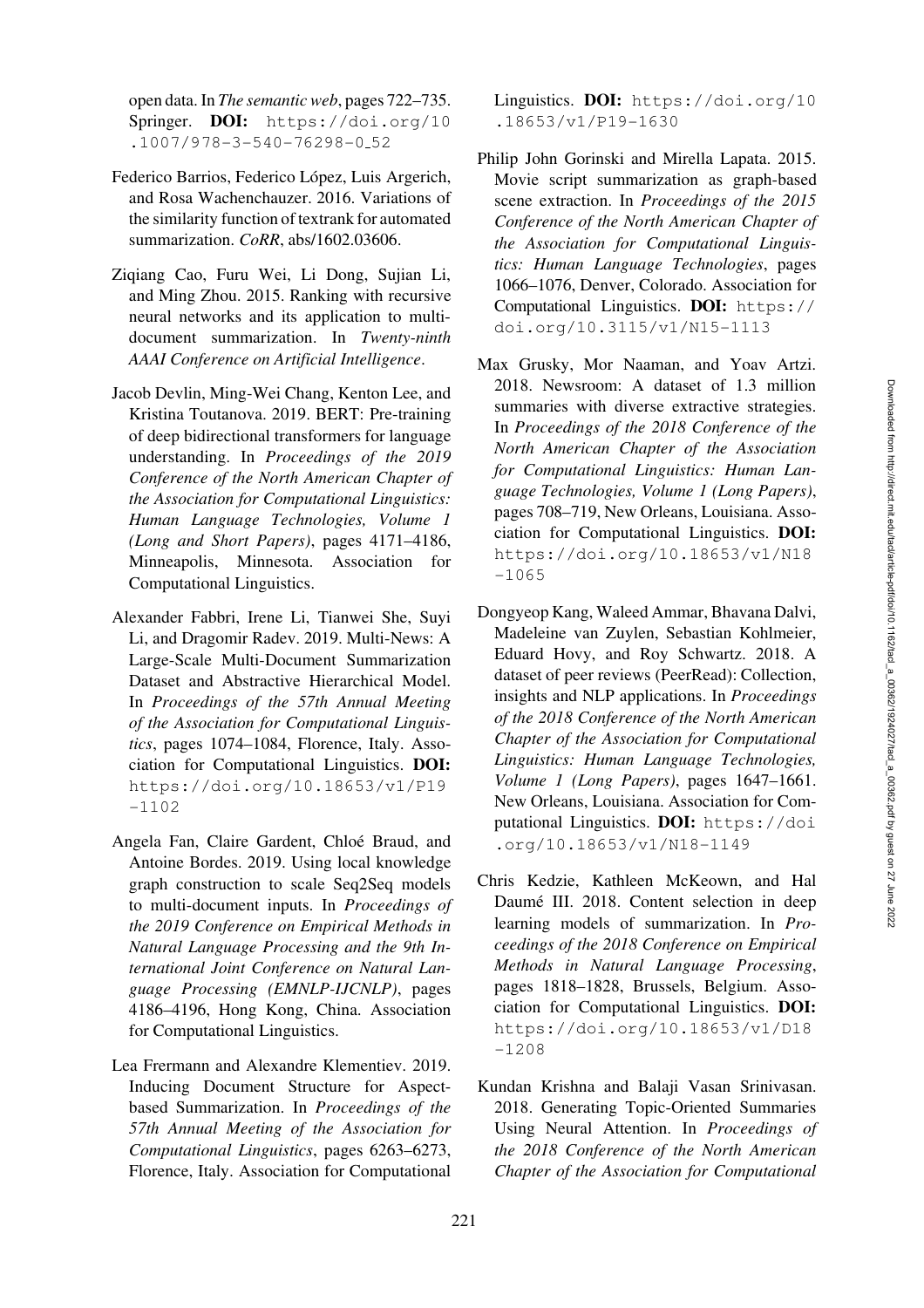*Linguistics: Human Language Technologies, Volume 1 (Long Papers)*, pages 1697–1705, New Orleans, Louisiana. Association for Computational Linguistics. DOI: [https://doi](https://doi.org/10.18653/v1/N18-1153) [.org/10.18653/v1/N18-1153](https://doi.org/10.18653/v1/N18-1153)

- <span id="page-11-11"></span>Logan Lebanoff, Kaiqiang Song, and Fei Liu. 2018. Adapting the Neural Encoder-Decoder Framework from Single to Multi-Document Summarization. In *Proceedings of the 2018 Conference on Empirical Methods in Natural Language Processing*, pages 4131–4141, Brussels, Belgium. Association for Computational Linguistics. DOI: [https://doi.org/10](https://doi.org/10.18653/v1/D18-1446) [.18653/v1/D18-1446](https://doi.org/10.18653/v1/D18-1446)
- <span id="page-11-8"></span>Chin-Yew Lin. 2004. ROUGE: A package for automatic evaluation of summaries. In *Text Summarization Branches Out*, pages 74–81, Barcelona, Spain. Association for Computational Linguistics.
- <span id="page-11-2"></span>Peter J. Liu, Mohammad Saleh, Etienne Pot, Ben Goodrich, Ryan Sepassi, Lukasz Kaiser, and Noam Shazeer. 2018. Generating Wikipedia by Summarizing Long Sequences. *arXiv:1801.10198 [cs]*. ICLR.
- <span id="page-11-3"></span>Yang Liu and Mirella Lapata. 2019a. Hierarchical transformers for multi-document summarization. In *Proceedings of the 57th Annual Meeting of the Association for Computational Linguistics*, pages 5070–5081, Florence, Italy. Association for Computational Linguistics. DOI: [https://doi.org/10.18653/v1](https://doi.org/10.18653/v1/P19-1500) [/P19-1500](https://doi.org/10.18653/v1/P19-1500)
- <span id="page-11-7"></span>Yang Liu and Mirella Lapata. 2019b. Text summarization with pretrained encoders. In *Proceedings of the 2019 Conference on Empirical Methods in Natural Language Processing and the 9th International Joint Conference on Natural Language Processing (EMNLP-IJCNLP)*, pages 3730–3740, Hong Kong, China. Association for Computational Linguistics. DOI: [https://doi.org/10.18653/v1/D19](https://doi.org/10.18653/v1/D19-1387) [-1387](https://doi.org/10.18653/v1/D19-1387)
- <span id="page-11-5"></span>Yinhan Liu, Myle Ott, Naman Goyal, Jingfei Du, Mandar Joshi, Danqi Chen, Omer Levy, Mike Lewis, Luke Zettlemoyer, and Veselin Stoyanov. 2019. RoBERTa: A Robustly Optimized BERT Pretraining Approach. *arXiv: 1907.11692 [cs]*.
- <span id="page-11-0"></span>Yue Lu, ChengXiang Zhai, and Neel Sundaresan. 2009. Rated aspect summarization of short comments. In *Proceedings of the 18th International Conference on World Wide Web - WWW '09*, page 131, Madrid, Spain. ACM Press. DOI: [https://doi.org/10.1145/1526709](https://doi.org/10.1145/1526709.1526728) [.1526728](https://doi.org/10.1145/1526709.1526728)
- <span id="page-11-6"></span>Rada Mihalcea and Paul Tarau. 2004. TextRank: Bringing order into text. In *Proceedings of the 2004 Conference on Empirical Methods in Natural Language Processing*, pages 404–411, Barcelona, Spain. Association for Computational Linguistics.
- <span id="page-11-1"></span>Ramesh Nallapati, Bowen Zhou, Cicero dos Santos, Cağlar Gulcehre, and Bing Xiang. 2016. Abstractive text summarization using sequence-to-sequence RNNs and beyond. In *Proceedings of The 20th SIGNLL Conference on Computational Natural Language Learning*, pages 280–290, Berlin, Germany. Association for Computational Linguistics. DOI: [https://doi.org/10.18653/v1/K16](https://doi.org/10.18653/v1/K16-1028) [-1028](https://doi.org/10.18653/v1/K16-1028)
- <span id="page-11-10"></span>Ani Nenkova, Lucy Vanderwende, and Kathleen McKeown. 2006. A compositional context sensitive multi-document summarizer: exploring the factors that influence summarization. In *Proceedings of the 29th Annual International ACM SIGIR Conference on Research and Development in Information Retrieval*, pages 573–580. ACM. DOI: [https://doi.org](https://doi.org/10.1145/1148170.1148269) [/10.1145/1148170.1148269](https://doi.org/10.1145/1148170.1148269)
- <span id="page-11-4"></span>Laura Perez-Beltrachini, Yang Liu, and Mirella Lapata. 2019. Generating summaries with topic templates and structured convolutional decoders. In *Proceedings of the 57th Annual Meeting of the Association for Computational Linguistics*, pages 5107–5116, Florence, Italy. Association for Computational Linguistics. DOI: [https://doi.org/10.18653](https://doi.org/10.18653/v1/P19-1504) [/v1/P19-1504](https://doi.org/10.18653/v1/P19-1504)
- <span id="page-11-9"></span>Christina Sauper and Regina Barzilay. 2009. Automatically Generating wikipedia articles: a structure-aware approach. In *Proceedings of the Joint Conference of the 47th Annual Meeting of the ACL and the 4th International Joint Conference on Natural Language Processing of the AFNLP*, pages 208–216,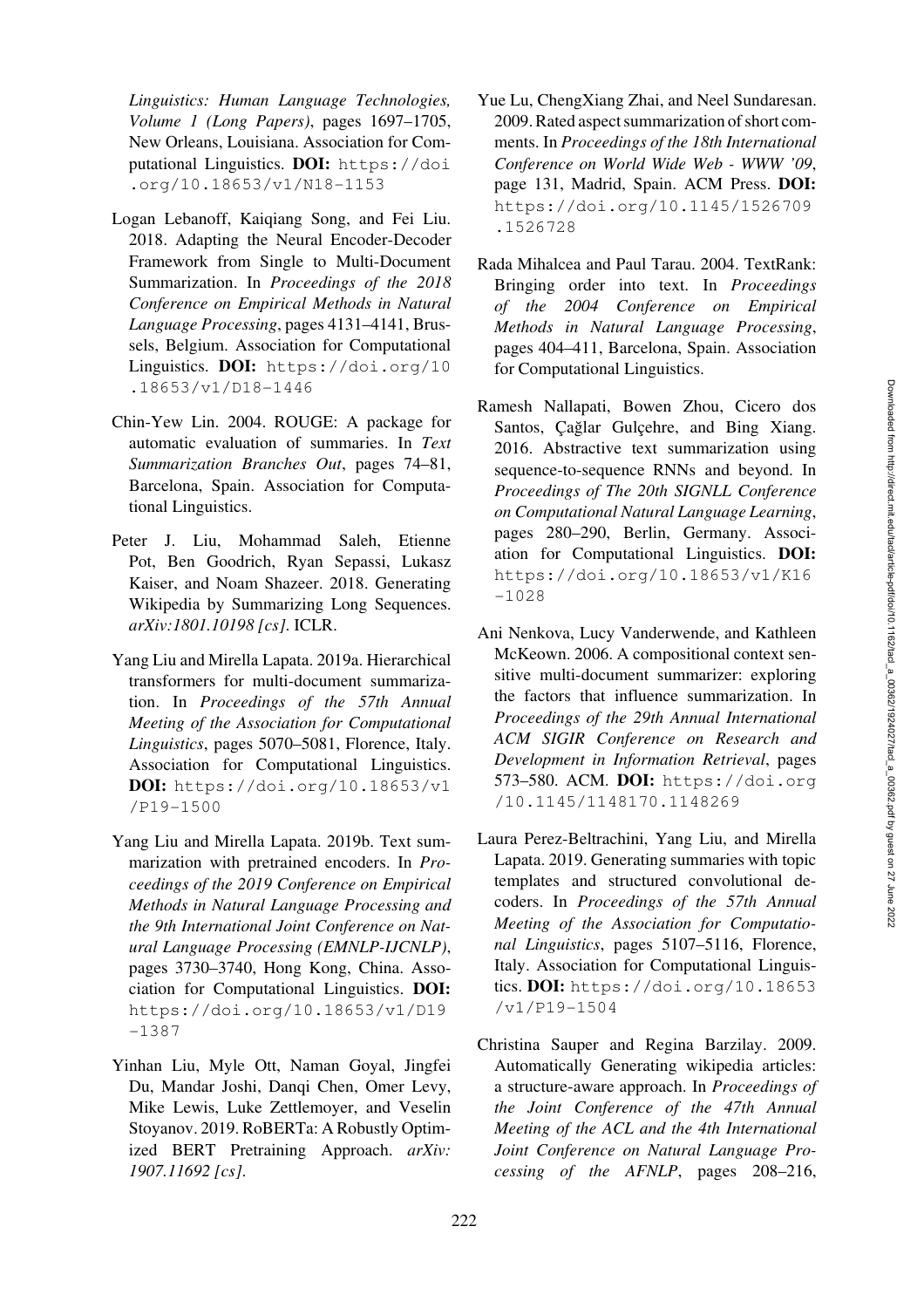Suntec, Singapore. Association for Computational Linguistics. DOI: [https://doi.org](https://doi.org/10.3115/1687878.1687909) [/10.3115/1687878.1687909](https://doi.org/10.3115/1687878.1687909)

- <span id="page-12-0"></span>Ivan Titov and Ryan McDonald. 2008. A joint model of text and aspect ratings for sentiment summarization. In *Proceedings of ACL-08: HLT*, pages 308–316, Columbus, Ohio. Association for Computational Linguistics.
- <span id="page-12-1"></span>Lu Wang and Wang Ling. 2016. Neural network-based abstract generation for opinions and arguments. In *Proceedings of the 2016 Conference of the North American Chapter of the Association for Computational Linguistics: Human Language Technologies*, pages 47–57, San Diego, California. Association for Computational Linguistics. DOI: [https://doi.org/10.18653/v1/N16](https://doi.org/10.18653/v1/N16-1007) [-1007](https://doi.org/10.18653/v1/N16-1007)
- <span id="page-12-3"></span>Thomas Wolf, Lysandre Debut, Victor Sanh, Julien Chaumond, Clement Delangue, Anthony Moi, Pierric Cistac, Tim Rault, R'emi Louf,

Morgan Funtowicz, and Jamie Brew. 2019. Huggingface's transformers: State-of-the-art natural language processing. *ArXiv*, abs/ 1910.03771.

- <span id="page-12-2"></span>Min Yang, Qiang Qu, Ying Shen, Qiao Liu, Wei Zhao, and Jia Zhu. 2018. Aspect and sentiment aware abstractive review summarization. In *Proceedings of the 27th International Conference on Computational Linguistics*, pages 1110–1120, Santa Fe, New Mexico, USA. Association for Computational Linguistics.
- <span id="page-12-5"></span><span id="page-12-4"></span>Michihiro Yasunaga, Rui Zhang, Kshitijh Meelu, Ayush Pareek, Krishnan Srinivasan, and Dragomir Radev. 2017. Graph-based neural multi-document summarization. In *Proceedings of the 21st Conference on Computational Natural Language Learning (CoNLL 2017)*, pages 452–462, Vancouver, Canada. Association for Computational Linguistics. DOI: [https://doi.org/10.18653/v1/K17](https://doi.org/10.18653/v1/K17-1045) [-1045](https://doi.org/10.18653/v1/K17-1045)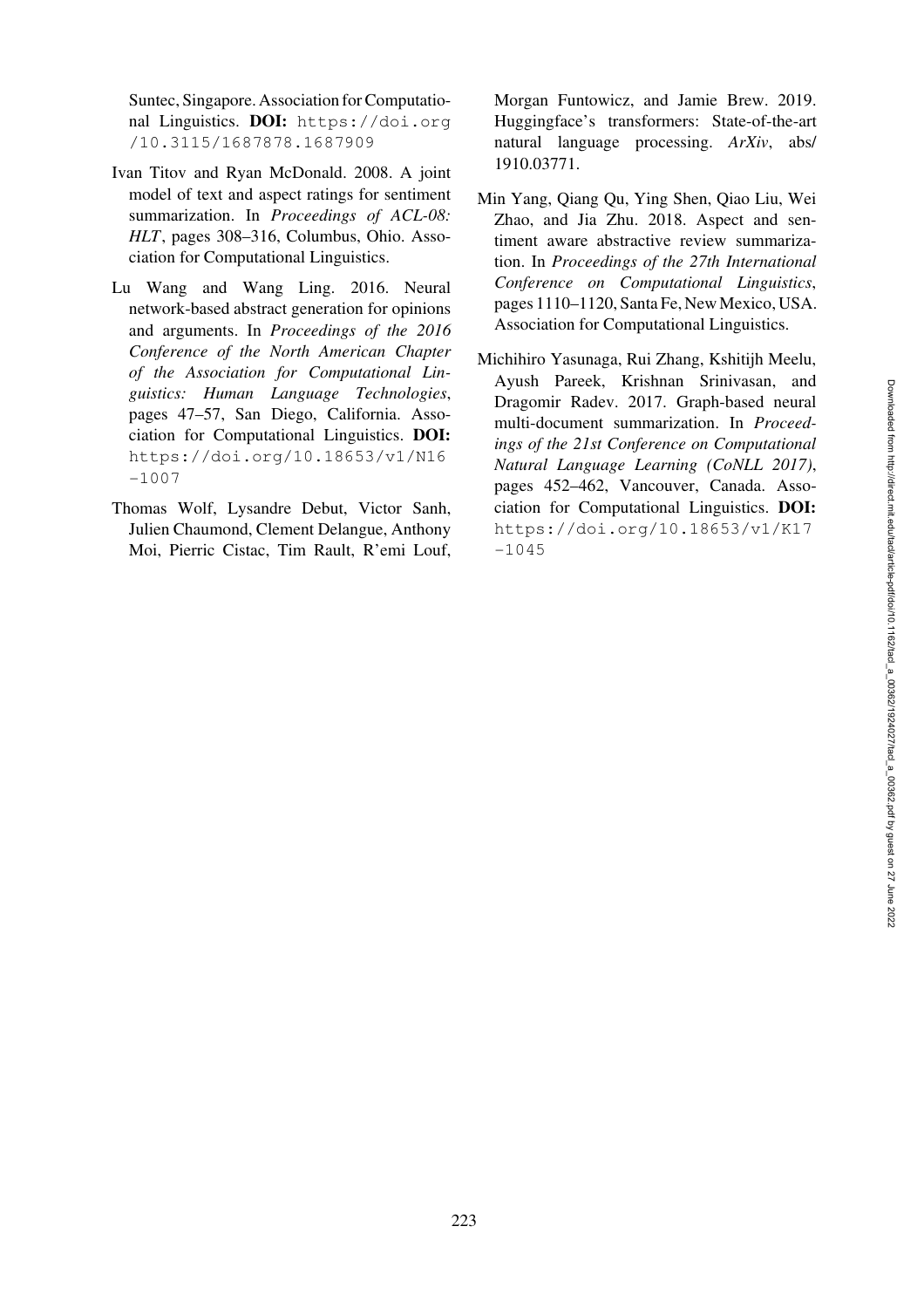# <span id="page-13-1"></span>A Domain Statistics

| Domain                 | Train | Valid | Test |
|------------------------|-------|-------|------|
| Album                  | 24434 | 3104  | 3038 |
| Animal                 | 16540 | 2005  | 2007 |
| Artist                 | 26754 | 3194  | 3329 |
| <b>Building</b>        | 20449 | 2607  | 2482 |
| Company                | 24353 | 2946  | 3029 |
| EducationalInstitution | 17634 | 2141  | 2267 |
| Event                  | 6475  | 807   | 828  |
| Film                   | 32129 | 4014  | 3981 |
| Group                  | 11966 | 1462  | 1444 |
| <b>HistoricPlace</b>   | 4919  | 601   | 600  |
| Infrastructure         | 17226 | 1984  | 2091 |
| MeanOfTransportation   | 9277  | 1215  | 1170 |
| OfficeHolder           | 18177 | 2218  | 2333 |
| Plant                  | 6107  | 786   | 774  |
| Single                 | 14217 | 1734  | 1712 |
| SoccerPlayer           | 17599 | 2150  | 2280 |
| Software               | 13516 | 1637  | 1638 |
| TelevisionShow         | 8717  | 1128  | 1072 |
| Town                   | 14818 | 1911  | 1831 |
| WrittenWork            | 15065 | 1843  | 1931 |
|                        |       |       |      |

Table 8: The list of domains and the number of Wikipedia articles in each domain that contain at least one salient aspect.

# <span id="page-13-2"></span>B Additional Samples

#### Title: Recomposed by Max Richter: Vivaldi – The Four Seasons

Aspect: *Critical Reception*

Gold: recomposed by max richter: vivaldi - the four seasons received widespread acclaim from contemporary classical music critics . ivan hewett of the telegraph gave the album a very positive review, stating, " as you would expect of a composer who once studied with the great modernist luciano berio, richter is very self - aware ....

Ext.: listen to recomposed by max richter: vivaldi, the four seasons now . i am highly impressed with 'recomposed'. the music then propels the audience into an atmosphere of isolation; a delicate harmony that is sustained whilst hope takes centre stage . . . .

Abs.: the allmusic review by michael g . nastos awarded the album 4 stars stating '' this is an album that generally considered for fans of the genre '' . ...

Table 9: Generated summaries from Album domain.

### Title: Pride and Glory (film)

#### Aspect: *Plot*

Gold: assistant chief francis tierney sr . is the head of a multigenerational new york city police department ( nypd ) family, which includes his sons francis "franny" jr . , ray, and his son - in - law jimmy egan . deputy inspector franny is the commanding officer of the 31st precinct, where sergeant jimmy is a patrol officer, ... Ext.: as we know, under the macho code, this means that after two people who love each other end up beaten and bloody, they will somehow arrive at a catharsis . the plot involves how and why the four cops were killed . a family of police officers - patriarch, two sons, and a son - in - law - deals with corruption in a precinct in

washington heights . ... Abs.: in the year before the events of the first film, the movie takes place in washington heights, d . c . , a . army sergeant - in - law, ray ' s wife, and sister abby, living in washington city . they have a romantic relationship with one of their officers . while the four officers are called to '' the mental patient '' , ...

Table 10: Generated summaries from Film domain.

#### Title: Dimitri Soudas

#### Aspect: *Career*

Gold: soudas served for one term as a school trustee at the western quebec school board from 2002 to 2005 . between 2006 and 2011, soudas was a "high profile" member of prime minister stephen harper's communication team, and one of the prime minister's "closest and most faithful aides" initially serving as a press secretary and later as an associate director of communications for the prime minister ' s office, ...

Ext.: april 2010 – after serving as a press secretary in the prime minister's office, soudas was promoted to director of communications . "to fulfil the opportunities afforded by social media, directors of communication need to be aware of this trend and engage with it," dimitri soudas writes in his master's thesis, a copy of which has been obtained by cbc news. ...

Abs.: in 2001, he was elected to the canadian house of commons as a member of the people's action party ( pc ) for the riding of yorkshire . he was re - elected in 2002 and 2006 . in 2006, he was .

Table 11: Generated summaries from Office-Holder domain.

#### <span id="page-13-0"></span>C Aspect Statistics

[Tables 12](#page-14-0) and [13](#page-14-1) show aspect frequency statistics. Perf., hist., dist., ext., desc., dev., edu., nm., and intl. correspond to performance, history, distribution, extracurricular, description, development, education, naming, and international, respectively.